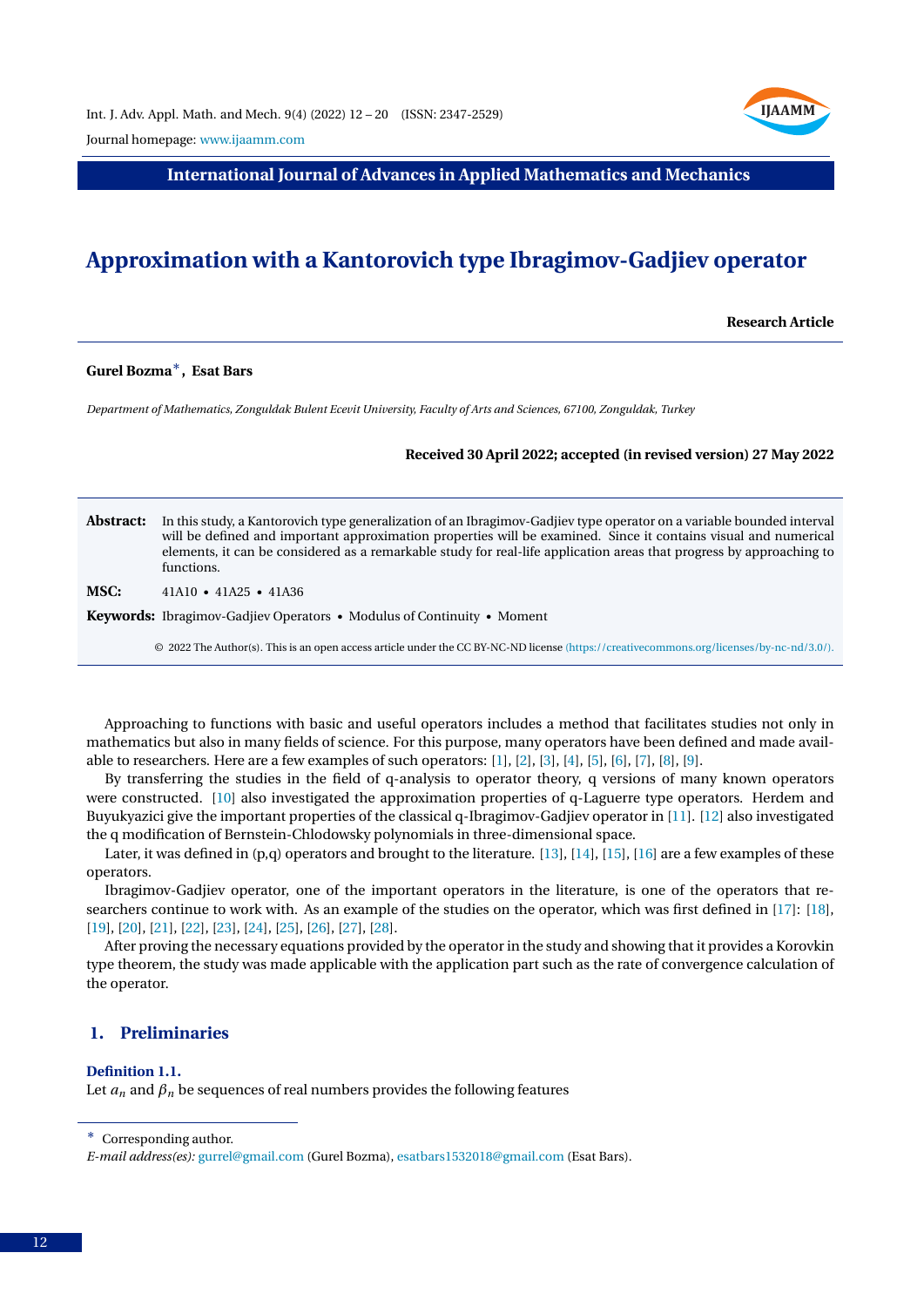$\lim_{n\to\infty}\beta_n=\infty$ ,  $\lim_{n\to\infty}\frac{a_n}{a_n}$  $\frac{a_n}{\beta_n} = 0$ ,  $\lim_{n \to \infty} \frac{n+1}{\beta_n + n}$  $\frac{n+1}{\beta_n + n + 2} = 0$  and  $\lim_{n \to \infty} \frac{a_n}{\beta_n + n}$  $\frac{a_n}{\beta_n + n + 2}$  *n* = 1. Also, let  $M_{n,\theta}(x)$  be a function that satisfies the following conditions depending on *θ* and *n* parameters:

*i*) For all  $n, \theta \in \mathbb{N}_0$  and all  $x \in \left[0, \frac{n+1}{n+2}\right]$ ,

 $(-1)$ <sup> $\theta$ </sup>*M*<sub>*n*</sub> $\theta$ </sub> (*x*) ≥ 0. *i i*) For all  $x \in [0, \frac{n+1}{n+2}]$ ,  $\sum^{\infty}$  $\sum_{\theta=0}^{\infty} M_{n,\theta}(x) \frac{(-a_n)^{\theta}}{\theta!}$  $\frac{a_n)^{\upsilon}}{\theta!} = 1.$ *i ii*) For every  $x \in [0, \frac{n+1}{n+2}]$ ,  $M_{n,\theta}(x) = -nxM_{n+m,\theta-1}(x)$ 

Here, *m* is an integer where  $n + m$  is a natural number.

With the help of this information, a generalization of the Gadjiev Ibragimov operator is defined by [\[29\]](#page-8-22) as:<br> $\tilde{e}^{\theta}$  (c, c)  $\tilde{e}^{\theta}$  ( $\theta + n + 1$ )  $\tilde{e}^{\theta}$  (c)  $\left(-a_n\right)^{\theta}$ 

$$
\widetilde{G}_n(f,x)=\sum_{\theta=0}^{\infty}f\left(\frac{\theta+n+1}{\beta_n+n+2}\right)M_{n,\theta}(x)\frac{(-a_n)^{\theta}}{\theta!}.
$$

#### <span id="page-1-0"></span>**Lemma 1.1.**

*The following equations are valid for the*  $\tilde{G}_n(f,x)$  operator [\[29\]](#page-8-22).<br>~

*i*) 
$$
G_n(1, x) = 1
$$
,  
\n*ii*)  $\tilde{G}_n(t, x) = \frac{na_n x}{\beta_n + n + 2} + \frac{n+1}{\beta_n + n + 2}$ ,  
\n*iii*)  $\tilde{G}_n(t^2, x) = \frac{a_n^2 n(n+m)}{(\beta_n + n + 2)^2} x^2 + \frac{n a_n (2n+3)}{(\beta_n + n + 2)^2} x + \frac{n+1}{(\beta_n + n + 2)^2} + \frac{(n+1)^2}{(\beta_n + n + 2)^2}$ .

∼

**Theorem 1.1.** *For all*  $f \in [0, \frac{n+1}{n+2}]$  *and*<br>∼ ∞ *( θ*  $\widetilde{G}_n(f,x) = \sum_{n=1}^{\infty}$  $\sum_{\theta=0}^{n+2} f\left(\frac{\theta+n+1}{\beta_n+n+2}\right)$  $\beta_n + n + 2$  $M_{n,\theta}(x) \frac{(-a_n)^{\theta}}{\theta!}$  $\frac{a_{n}}{\theta!}$ ,  $\lim_{n\to\infty}$ ||*G*<sub>*n*</sub></sub>(*f*,*x*) − *f* (*x*) ||<sub>*C*[0, $\frac{n+1}{n+2}$ ]</sub> = 0. ∼

#### **Theorem 1.2.**

*For all*  $f \in [0, \frac{n+1}{n+2}]$ , for a sufficiently large number of n and a constant M independent of the sequences  $(a_n)$ ,  $(\beta_n)$ ,  $||G_n(f, x) - f(x)||_{C[0, \frac{n+1}{n+2}]} \leq M\omega\{f; \delta_n\}$ *n*+2 *inequality is valid. Here,*  $\delta_n := \sqrt{\left(\frac{a_n n}{n} - 1\right)^2 + \left(\frac{n+1}{n+2} - 1\right)^2}.$ 

# **2. Materials and Methods**

# **Definition 2.1.**

Let  $f: L_1\left[0, \frac{n+1}{n+2}\right] \to C\left[0, \frac{n+1}{n+2}\right]$ . The operator defined as

$$
\tilde{G}_n(f,x) = (\beta_n + n + 2) \sum_{\theta=0}^{\infty} M_{n,\theta}(x) \frac{(-a_n)^{\theta}}{\theta!} \int_{\frac{\theta+n+2}{\beta_{n+n+2}}}^{\frac{\theta+n+2}{\beta_{n+n+2}}} f(p) dp
$$

is called the Kantorovich generalization of the Gadjiev-Ibragimov type an operator. Here *Mn*,*<sup>θ</sup>* (*x*); satisfies the conditions in Definition [1.1](#page-0-0)

#### <span id="page-1-1"></span>**Theorem 2.1.**

Let  $f: L_1\left[0, \frac{n+1}{n+2}\right] \to C\left[0, \frac{n+1}{n+2}\right]$  and for operators ≈  $\tilde{\tilde{G}}_n(f, x) = (\beta_n + n + 2) \sum_{n=1}^{\infty}$  $\sum_{\theta=0}^{\infty} M_{n,\theta}(x) \frac{(-a_n)^{\theta}}{\theta!}$ *θ*!  $\frac{\theta + n + 2}{\beta n + n + 2}$ *θ*+*n*+1 *βn* +*n*+2  $f(p) dp$ 

*the following equations are provided.* ≈

*i*) 
$$
\tilde{G}_n(1, x) = 1
$$
,  
\n*ii*)  $\tilde{G}_n(t, x) = \frac{na_n x}{\beta_n + n + 2} + \frac{2n + 3}{2(\beta_n + n + 2)}$ ,  
\n*iii*)  $\tilde{G}_n(t^2, x) = \frac{a_n^2 n(n + m)}{(\beta_n + n + 2)^2} x^2 + \frac{(2n^2 a_n + 4na_n)}{(\beta_n + n + 2)^2} x + \frac{3n^2 + 9n + 7}{3(\beta_n + n + 2)^2}$ .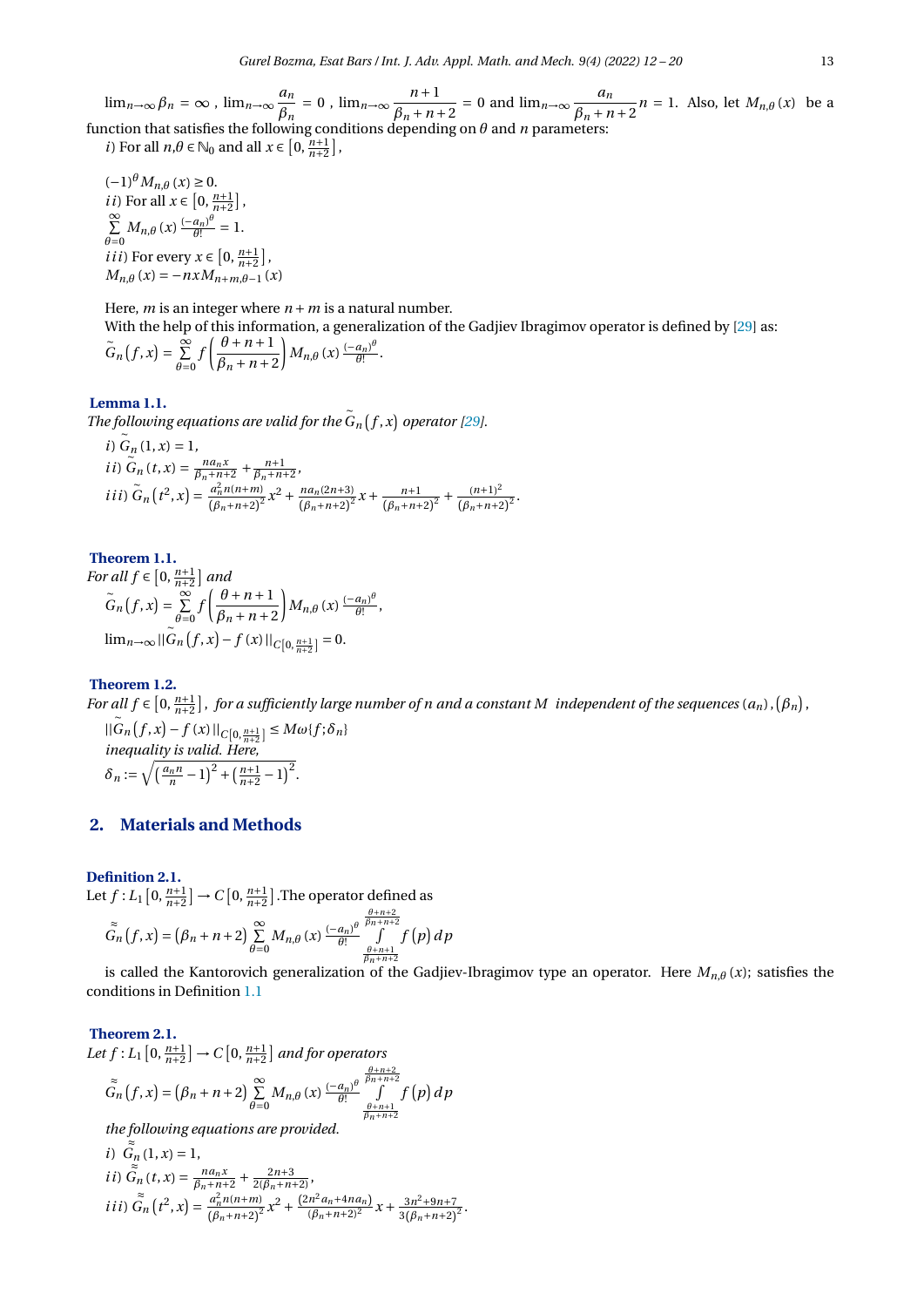*Proof.* From the definition of the operator

*i*) 
$$
\tilde{G}_n(1, x) = (\beta_n + n + 2) \sum_{\theta=0}^{\infty} M_{n,\theta}(x) \frac{(-a_n)^{\theta}}{\theta!} \int_{\beta+n+1}^{\beta+n+2} 1 d\beta
$$
  
\n $= (\beta_n + n + 2) \sum_{\theta=0}^{\infty} M_{n,\theta}(x) \frac{(-a_n)^{\theta}}{\theta!} \left(\frac{1}{\beta_n + n + 2}\right) = 1$   
\nequation is obtained.

*ii*) Description of the operator and from Lemma [1.1](#page-1-0) *i*) and *ii*) using the  $(\theta \rightarrow \theta + 1)$  transform

$$
\tilde{G}_{n}(t,x) = (\beta_{n} + n + 2) \sum_{\theta=0}^{\infty} M_{n,\theta}(x) \frac{(-a_{n})^{\theta}}{\theta!} \int_{\frac{\beta+n+1}{\beta_{n}+n+2}}^{\frac{\beta+n+2}{\beta_{n}+n+2}} pdp
$$
\n
$$
= \frac{(\beta_{n}+n+2)}{2} \sum_{\theta=0}^{\infty} M_{n,\theta}(x) \frac{(-a_{n})^{\theta}}{\theta!} \left[ \left( \frac{\theta+n+2}{\beta_{n}+n+2} \right)^{2} - \left( \frac{\theta+n+1}{\beta_{n}+n+2} \right)^{2} \right]
$$
\n
$$
= \sum_{\theta=0}^{\infty} \left( \frac{2\theta+2n+3}{2(\beta_{n}+n+2)} \right) M_{n,\theta}(x) \frac{(-a_{n})^{\theta}}{\theta!}
$$
\n
$$
= \sum_{\theta=1}^{\infty} \left( \frac{-nx}{\beta_{n}+n+2} \right) M_{n+m,\theta-1}(x) \frac{(-a_{n})^{\theta}}{(\theta-1)!} + \left( \frac{2n+3}{2(\beta_{n}+n+2)} \right) \quad (\theta \to \theta+1)
$$
\n
$$
= \frac{na_{n}x}{\beta_{n}+n+2} + \frac{2n+3}{2(\beta_{n}+n+2)}
$$

is obtained.

$$
iii) \tilde{G}_n(t^2, x) = (\beta_n + n + 2) \sum_{\theta=0}^{\infty} M_{n,\theta}(x) \frac{(-a_n)^{\theta}}{\theta!} \int_{\beta+n+1}^{\beta+n+2} p^2 dp
$$
  
\n
$$
= \frac{(\beta_n + n + 2)}{3} \sum_{\theta=0}^{\infty} M_{n,\theta}(x) \frac{(-a_n)^{\theta}}{\theta!} \left[ \left(\frac{\theta + n + 2}{\beta_n + n + 2}\right)^3 - \left(\frac{\theta + n + 1}{\beta_n + n + 2}\right)^3 \right]
$$
  
\n
$$
= \frac{(\beta_n + n + 2)}{3} \sum_{\theta=0}^{\infty} M_{n,\theta}(x) \frac{(-a_n)^{\theta}}{\theta!} \left(\frac{1}{\beta_n + n + 2}\right) \left[ \left(\frac{3\theta^2 + 6\theta n + 9\theta + 3n^2 + 9n + 7}{(\beta_n + n + 2)^2}\right) \right]
$$
  
\n
$$
= \sum_{\theta=0}^{\infty} \frac{\theta(\theta - 1)}{(\beta_n + n + 2)^2} M_{n,\theta}(x) \frac{(-a_n)^{\theta}}{\theta!} + \sum_{\theta=0}^{\infty} \frac{2\theta n}{(\beta_n + n + 2)^2} M_{n,\theta}(x) \frac{(-a_n)^{\theta}}{\theta!}
$$
  
\n
$$
+ \sum_{\theta=0}^{\infty} \frac{4\theta}{(\beta_n + n + 2)^2} M_{n,\theta}(x) \frac{(-a_n)^{\theta}}{\theta!} + \sum_{\theta=0}^{\infty} \frac{3n^2 + 9n + 7}{3(\beta_n + n + 2)^2} M_{n,\theta}(x) \frac{(-a_n)^{\theta}}{\theta!}
$$
  
\n
$$
= \frac{a_n^2 n(n + m)}{(\beta_n + n + 2)^2} x^2 + \frac{(2n^2 a_n + 4n a_n)}{(\beta_n + n + 2)^2} x + \frac{3n^2 + 9n + 7}{3(\beta_n + n + 2)^2}
$$

is achived.Thus the theorem is proven.

#### **Theorem 2.2.** ≈

*For*  $\widetilde{G}_n(f, x)$  and all  $f \in [0, \frac{n+1}{n+2}]$ ,  $\lim_{n\to\infty}$ || $\tilde{G}_n$  $G_n(f, x) - f(x) ||_{C[0, \frac{n+1}{n+2}]} = 0$ 

*is valid.*

*Proof.* The equations in Theorem [2.1](#page-1-1) will be used for proof, we have  $\lim_{n\to\infty}$   $\Big|$  $\left\| \sum_{C\left[0,\frac{n+1}{n+2}\right]}^{\infty} \right\| = 0.$ From Theorem [2.1](#page-1-1) ii)

 $\begin{array}{c} \begin{array}{c} \begin{array}{c} \begin{array}{c} \end{array} \\ \begin{array}{c} \end{array} \\ \begin{array}{c} \end{array} \\ \begin{array}{c} \end{array} \end{array} \end{array} \end{array}$  $\left| \overrightarrow{G}_n(t,x) - x \right| = \left| x \left( \frac{na_n}{\beta_n + n + 2} - 1 \right) \right| +$  $\frac{2n+3}{2(\beta_n+n+2)}$  $\begin{array}{c} \begin{array}{c} \begin{array}{c} \end{array} \\ \begin{array}{c} \end{array} \end{array} \end{array}$ can be written. Here since  $x \in [0, \frac{n+1}{n+2}]$  and  $\lim_{n\to\infty} \frac{a_n}{\beta_n+n+2} n = 1$ , then  $\max_{x \in [0, \frac{n+1}{n+2}]}$  $\begin{array}{|c|c|} \hline \hline \multicolumn{1}{|c|}{3} & \multicolumn{1}{|c|}{5} \\\hline \multicolumn{1}{|c|}{5} & \multicolumn{1}{|c|}{5} \\\hline \multicolumn{1}{|c|}{5} & \multicolumn{1}{|c|}{5} \\\hline \multicolumn{1}{|c|}{5} & \multicolumn{1}{|c|}{5} \\\hline \multicolumn{1}{|c|}{5} & \multicolumn{1}{|c|}{5} \\\hline \multicolumn{1}{|c|}{5} & \multicolumn{1}{|c|}{5} \\\hline \multicolumn{1}{|c|}{5} & \multic$  $\left| \sum_{n=1}^{\infty} (t, x) - x \right|$  $\leq$ *n* +1  $n + 2$  $\begin{array}{c} \begin{array}{c} \begin{array}{c} \begin{array}{c} \end{array} \\ \begin{array}{c} \end{array} \\ \begin{array}{c} \end{array} \\ \begin{array}{c} \end{array} \end{array} \end{array} \end{array}$  $\begin{array}{|c|c|} \hline \multicolumn{1}{|}{\textbf{1}} & \multicolumn{1}{|}{\textbf{1}} \\ \hline \multicolumn{1}{|}{\textbf{2}} & \multicolumn{1}{|}{\textbf{3}} \\ \hline \multicolumn{1}{|}{\textbf{4}} & \multicolumn{1}{|}{\textbf{5}} \\ \hline \multicolumn{1}{|}{\textbf{5}} & \multicolumn{1}{|}{\textbf{6}} \\ \hline \multicolumn{1}{|}{\textbf{6}} & \multicolumn{1}{|}{\textbf{6}} \\ \hline \multicolumn{1}{|}{\textbf{6}} & \multicolumn{1}{|}{\textbf{6}}$ *na<sup>n</sup>*  $\left| \frac{na_n}{\beta_n + n + 2} - 1 \right|$  $+$  $2n + 3$  $2(\beta_n + n + 2)$  $\begin{array}{c} \begin{array}{c} \begin{array}{c} \end{array} \\ \begin{array}{c} \end{array} \end{array} \end{array}$ inequality is valid. If the limit of both sides is taken since

 $\Box$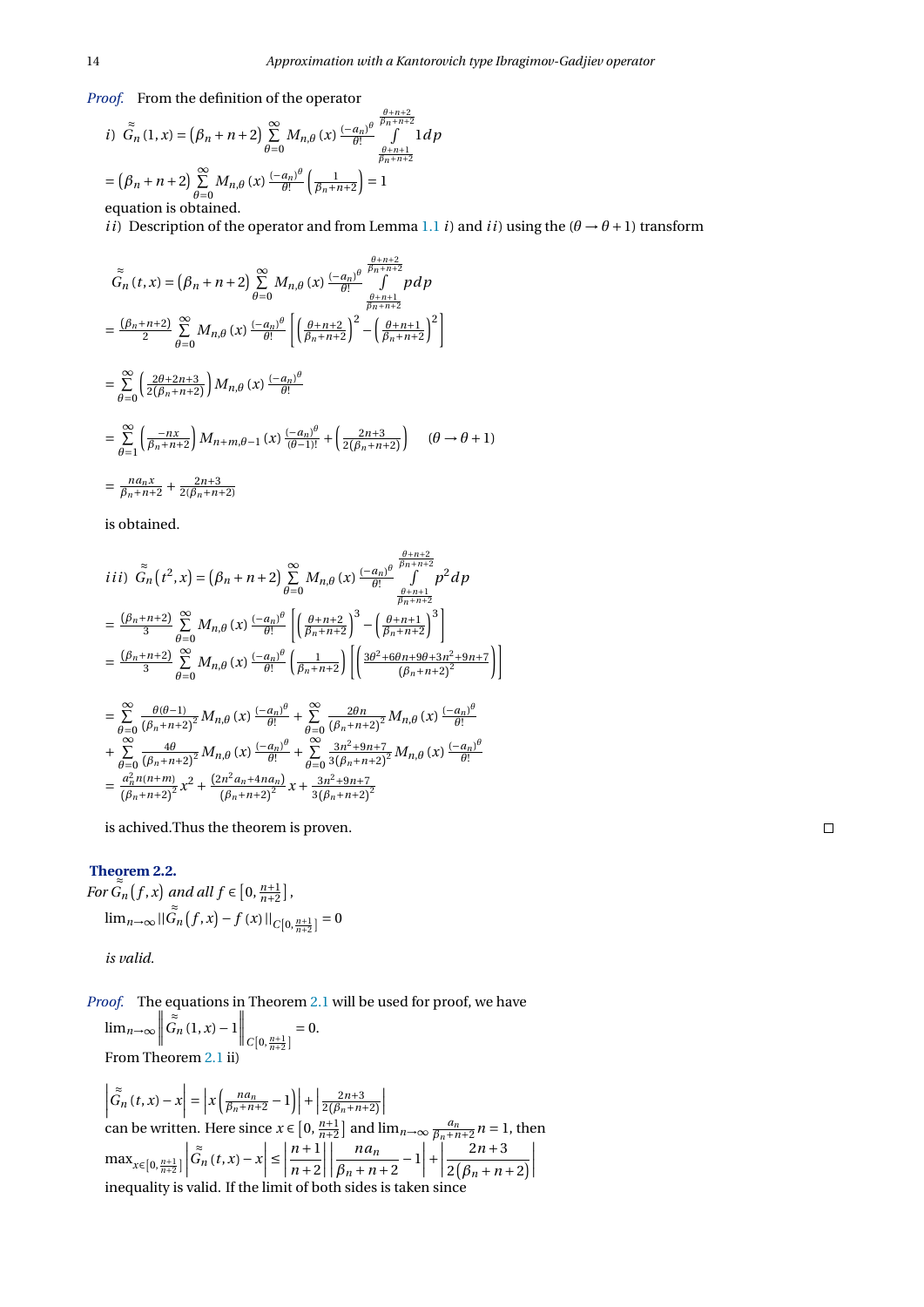$$
\lim_{n\to\infty}\left\|\tilde{G}_n(t,x)-x\right\|_{C\left[0,\frac{n+1}{n+2}\right]}\leq \lim_{n\to\infty}\left|\frac{n+1}{n+2}\right|\lim_{n\to\infty}\left|\frac{na_n}{\beta_n+n+2}-1\right|+\lim_{n\to\infty}\left|\frac{2n+3}{2\left(\beta_n+n+2\right)}\right|
$$

$$
\lim_{n\to\infty} \left\| \tilde{G}_n(t,x) - x \right\|_{C[0, \frac{n+1}{n+2}]} = 0
$$
\nis written. Here, if we use\n
$$
\left| \tilde{G}_n(t^2, x) - x^2 \right| = \left| \frac{a_n^2 n(n+m)x^2}{(\beta_n + n + 2)^2} + \frac{(2n^2 a_n + 4na_n)}{(\beta_n + n + 2)^2} x + \frac{3n^2 + 9n + 7}{3(\beta_n + n + 2)^2} - x^2 \right|,
$$
\nthen\n
$$
\max_{x \in [0, \frac{n+1}{n+2}]} \left| \tilde{G}_n(t^2, x) - x^2 \right| \le \left( \frac{n+1}{n+2} \right)^2 \left| \frac{a_n^2 n(n+m)}{(\beta_n + n + 2)^2} - 1 \right|
$$
\n
$$
+ \left| \frac{(2n^2 a_n + 4na_n)}{(\beta_n + n + 2)^2} \right| \left| \frac{n+1}{n+2} \right| + \left| \frac{3n^2 + 9n + 7}{3(\beta_n + n + 2)^2} \right|
$$
\nis obtained. Using

$$
\lim_{n \to \infty} \frac{a_n^2 n(n+m)}{(\beta_n + n + 2)^2} = \lim_{n \to \infty} \frac{a_n^2 n^2}{(\beta_n + n + 2)^2} + \lim_{n \to \infty} \frac{a_n^2 n m}{(\beta_n + n + 2)^2} = 1
$$
  

$$
\lim_{n \to \infty} \frac{2n a_n (n+2)}{(\beta_n + n + 2)^2} \left(\frac{n+1}{n+2}\right) = 0 \text{ and } \lim_{n \to \infty} \frac{3n^2 + 9n + 7}{3(\beta_n + n + 2)^2} = 0,
$$
  
then we get

$$
\lim_{n\to\infty}|\tilde{\tilde{G}}_n(t^2,x)-x^2||_{C[0,\frac{n+1}{n+2}]}=0.
$$

Hence using the Korovkin Theorem, we get

$$
\lim_{n\to\infty}\|\tilde{\tilde{G}}_n(f,x)-f(x)\|_{C[0,\frac{n+1}{n+2}]}=0.
$$

# **Theorem 2.3.**

Let  $f \in C^0_\rho[0,\infty)$ . *Then* lim*n*→∞  $\|\tilde{G}_n(f, x) - f(x)\|_{\rho, [0, \frac{n+1}{n+2}]} = 0$ *is valid.*

*Proof.* Let  $\frac{x}{1}$  $\frac{x}{1+x^2}$  < 1, the demonstration of convergence for the test functions is sufficient for proof. Firstly, it can be easily shown that ≈

$$
|\tilde{G}_n(1, x) - 1||_{\rho, [0, \frac{n+1}{n+2}]} = \lim_{n \to \infty} \sup_{x \in [0, \frac{n+1}{n+2}]} \frac{|G_n(1, x) - 1|}{1 + x^2} = 0
$$
  
Similarly, from the definition of the operator

$$
\lim_{n \to \infty} \left| \tilde{G}_n(t, x) - x \right| \Big|_{\rho, [0, \frac{n+1}{n+2}]} \le \lim_{n \to \infty} \left( \frac{n a_n}{\beta_n + n + 2} - 1 + \frac{2n+3}{2(\beta_n + n + 2)} \right) = 0,
$$

then ≈

$$
\lim_{n \to \infty} ||G_n(t, x) - x||_{\rho, [0, \frac{n+1}{n+2}]} = 0
$$
  
is valid. Finally, if we take the limit of both sides of the  

$$
||G_n(t^2, x) - x^2||_{\rho, [0, \frac{n+1}{n+2}]} \le \frac{a_n^2 n(n+m)}{(n+m+2)^2} + \frac{(2n^2 a_n + 4n a_n)}{(n+m+2)^2} + \frac{3n^2 + 9n + 7}{3(n+m+2)^2}.
$$

So, it will be that

$$
\lim_{n \to \infty} \left| \int_{0}^{\infty} (r^2, x) - x^2 \right|_{\rho, [0, \frac{n+1}{n+2}]} = \lim_{n \to \infty} \left( \frac{a_n^2 n(n+m)}{(\beta_n + n + 2)^2} \right)
$$
  
+ 
$$
\lim_{n \to \infty} \left( \frac{(2n^2 a_n + 4na_n)}{(\beta_n + n + 2)^2} \right) + \lim_{n \to \infty} \left( \frac{3n^2 + 9n + 7}{3(\beta_n + n + 2)^2} \right)
$$
  
Therefore,

lim*n*→∞  $\left|\int_{0}^{\infty} G_n(f, x) - f(x)\right|\right|_{\rho, [0, \frac{n+1}{n+2}]} = 0$ is obtained. Thus, the proof is complete.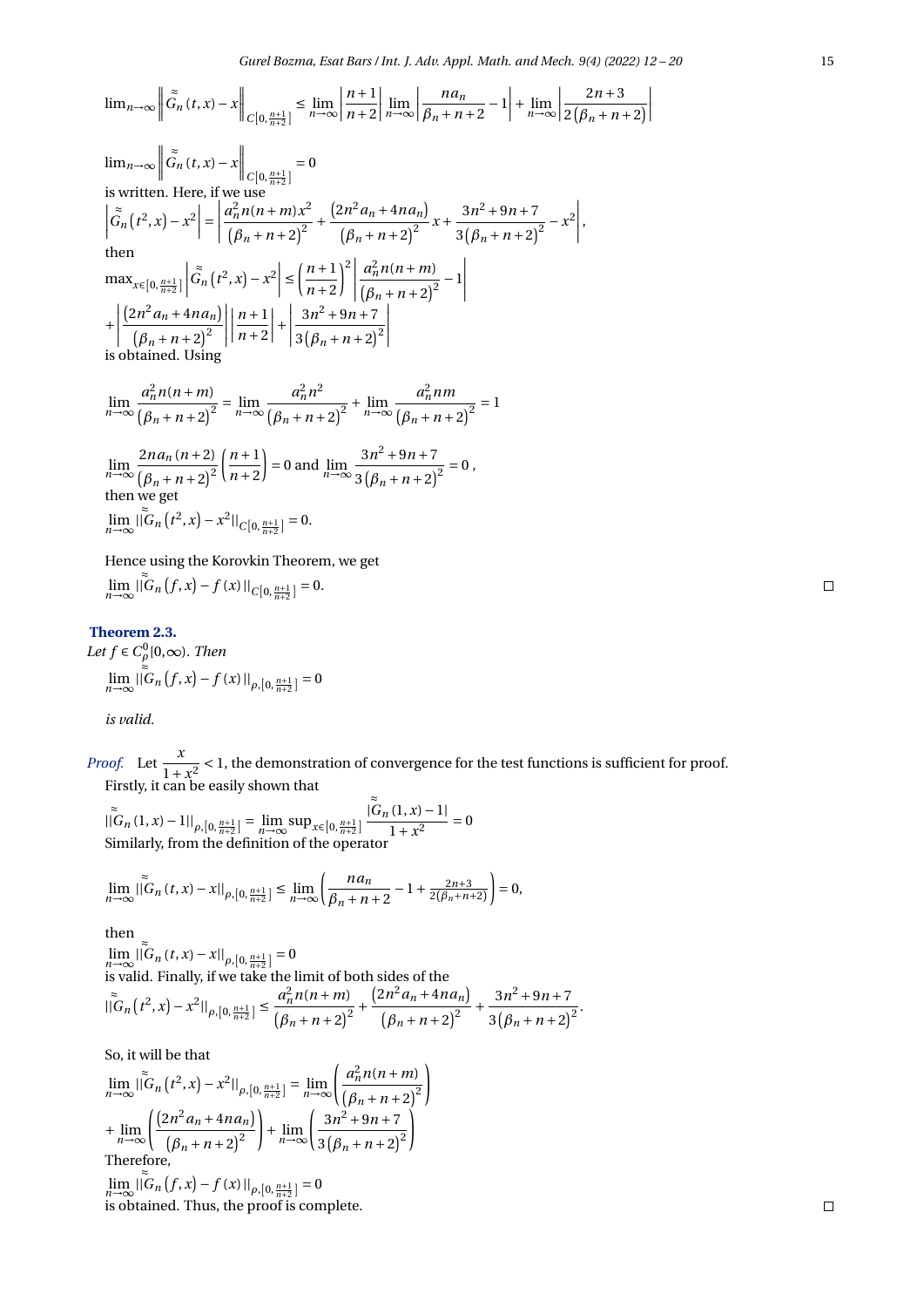# **Lemma 2.1.**

*The following equations are valid for* ≈  $G_n(f,x)$ .

$$
i)\tilde{G}_n(t^3, x) = \frac{a_n^3 n(n+m)(n+2m)}{(n+n+2)^3} x^3 + \left(\frac{3n^2 a_n^2 (n+m)}{(n+n+2)^3} + \frac{30a_n^2 n(n+m)}{4(n+n+2)^3}\right) x^2
$$
  
+ 
$$
\left(\frac{(3n^3 a_n + 12n^2 a_n)}{(n+n+2)^3} + \frac{50a_n n}{4(n+n+2)^3}\right) x + \frac{4n^3 + 18n^2 + 28n + 15}{4(n+n+2)^3},
$$
  
...
$$
\tilde{G}_n(4, 4) = \frac{a_n^4 n(n+m)(n+2m)(n+3m)}{(n+2)^3} (4n+12) a_n^3 n(n+m)(n+2m)(n+2m)(n+3m) + 4n^3 n^3 (4n+12) a_n^3 n(n+m)(n+2m)(n+3m) + 4n^4 n^3 (4n+12) a_n^3 n(n+m)(n+2m)(n+3m) + 4n^4 n^2 (4n+12) a_n^3 n(n+2m)(n+2m)(n+2m)(n+3m) + 4n^4 n^3 (4n+12) a_n^3 n(n+2m)(n+2m)(n+2m)(n+3m) + 4n^3 n^2 (4n+12) a_n^3 n(n+2m)(n+2m)(n+2m)(n+2m)(n+3m) + 4n^2 n^3 (4n+12) a_n^3 n(n+2m)(n+2m)(n+2m)(n+2m)(n+3m) + 4n^3 n^2 (4n+12) a_n^3 n(n+2m)(n+2m)(n+2m)(n+3m) + 4n^2 n^3 (4n+12) a_n^3 n(n+2m)(n+2m)(n+2m)(n+3m) + 4n^3 n^2 (4n+12) a_n^3 n(n+2m)(n+2m)(n+2m)(n+2m)(n+3m) + 4n^2 n^2 (4n+12) a_n^3 n(n+2m)(n+2m)(n+2m)(n+2m)(n+2m)(n+3m) + 4n^3 n^3 (4n+12) a_n^3 n(n+2m)(n+2m)(n+2m)(n+2m)(n+2m)(n+2m)(n+3m)(n+2m)(n+2m)(
$$

$$
ii)\tilde{G}(t^{4},x) = \frac{a_{n}^{4}n(n+m)(n+2m)(n+3m)}{(\beta_{n}+n+2)^{4}}x^{4} + \frac{(4n+12)a_{n}^{3}n(n+m)(n+2m)}{(\beta_{n}+n+2)^{4}}x^{3}
$$
  
+ 
$$
\frac{(6n^{2}+30n+39)a_{n}^{2}n(n+m)}{(n+n+2)^{4}}x^{2} + \frac{(4n^{3}+24n^{2}+50n+36)a_{n}n}{(\beta_{n}+n+2)^{4}}x + \frac{(5n^{4}+30n^{3}+70n^{2}+75n+31)}{5(\beta_{n}+n+2)^{4}}.
$$

*Using the equations*  $a^4 - b^4 = (a - b)(a + b)(a^2 + b^2), \theta^3 = \theta(\theta - 1)(\theta - 2) + 3\theta^2 - 2\theta$  *and*  $\theta^2 = \theta (\theta - 1) + \theta$ 

then we write  
\n
$$
\tilde{G}_n(t^3,x) = \sum_{\theta=0}^{\infty} M_{n,\theta}(x) \frac{(-a_n)^{\theta}}{\theta!} \left[ \frac{(4\theta(\theta-1)(\theta-2)+12n\theta(\theta-1))+30\theta(\theta-1)}{4(\beta_n+n+2)^3} \right]
$$
\n
$$
+ \sum_{\theta=0}^{\infty} M_{n,\theta}(x) \frac{(-a_n)^{\theta}}{\theta!} \left[ \frac{12\theta n^2+48\theta n+50\theta+4n^3+18n^2+28n+15}{4(\beta_n+n+2)^3} \right]
$$
\n
$$
= \frac{a_n^3 n(n+m)(n+2m)}{(\beta_n+n+2)^3} x^3 + \left( \frac{3n^2 a_n^2(n+m)}{(\beta_n+n+2)^3} + \frac{30a_n^2 n(n+m)}{4(\beta_n+n+2)^3} \right) x^2
$$
\n
$$
+ \left( \frac{(3n^3 a_n+12n^2 a_n)}{(\beta_n+n+2)^3} + \frac{50a_n n}{4(\beta_n+n+2)^3} \right) x + \frac{4n^3+18n^2+28n+15}{4(\beta_n+n+2)^3}
$$
\nis written.  
\n $c^5 - d^5 = (c+d)(c^4 - d^4) - cd(c^3 - d^3),$   
\n $\theta^4 = \theta(\theta-1)(\theta-2) + 3\theta^2 - 2\theta,$   
\n $\theta^2 = \theta(\theta-1)(\theta-2) + 3\theta^2 - 2\theta,$   
\n $\theta^2 = \theta(\theta-1) + \theta.$   
\nequations and using the equation  
\n $5\theta^4 + 20\theta^3 n + 30\theta^3 + 30\theta^2 n^2 + 90\theta^2 n + 70\theta^2 + 20\theta n^3 + 90\theta n^2 + 140\theta n + 75\theta$   
\n $+5n^4 + 30n^3 + 70n^2 + 75n + 31 = 5\theta(\theta-3)(\theta-2)(\theta-1)+60\theta(\theta-1)(\theta-2)+150n\theta(\theta-1)$   
\n $+20n^3\theta + 120n^2\theta + 250n\theta + 5n^4$ 

*The desired equality is obtained from the equations. In the following Lemma, some of the central moments of the operator* ≈  $G_n(f, x)$  are calculated.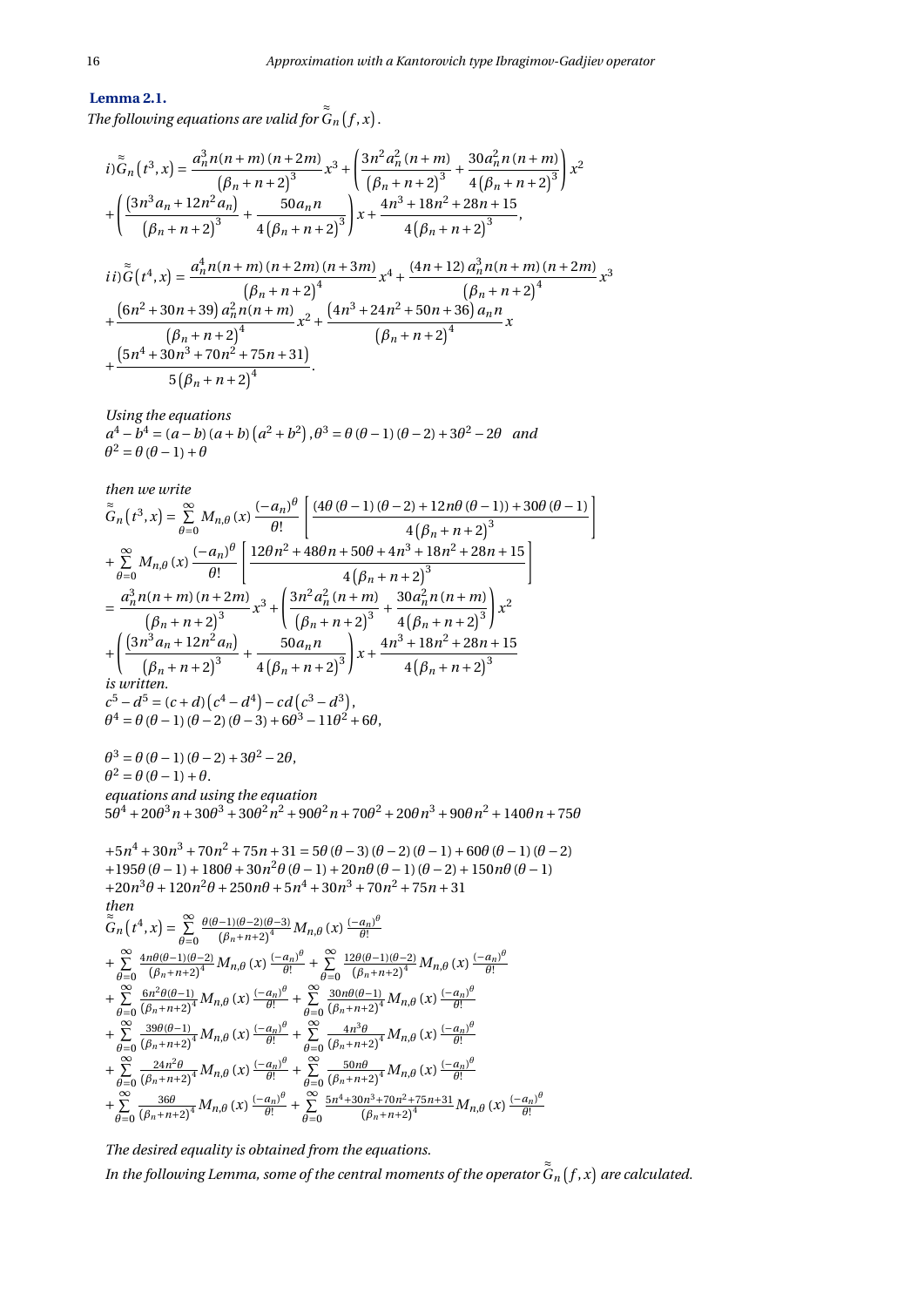# **Lemma 2.2.**

*The following equations are valid for the first four central moments of the operator* ≈ lowing equations are valid for the first four central moments of the operator G<sub>n</sub>  $(f, x)$  .<br>≈

*i)* 
$$
\tilde{G}_{n} \left( (t-x)^{0}, x \right) = 1
$$
\n*ii)* 
$$
\tilde{G}_{n} \left( (t-x)^{1}, x \right) = \frac{n a_{n} - \beta_{n} + 2 + n}{\beta_{n} + 2 + n} x + \frac{2n + 3}{2(\beta_{n} + 2 + n)}
$$
\n*iii)* 
$$
\tilde{G}_{n} \left( (t-x)^{2}, x \right) = \left( \frac{a_{n}^{2} n (n+m)}{(\beta_{n} + n + 2)^{2}} - \frac{2n a_{n}}{\beta_{n} + n + 2} + 1 \right) x^{2} + \left( \frac{(2n^{2} a_{n} + 4n a_{n})}{(\beta_{n} + n + 2)^{2}} - \frac{2n + 3}{\beta_{n} + n + 2} \right) x + \frac{3n^{2} + 9n + 7}{3(\beta_{n} + n + 2)^{2}}
$$
\n*iv*) 
$$
\tilde{G}_{n} \left( (t-x)^{3}, x \right) = \left( \frac{a_{n}^{3} n (n+m)(n+2m)}{(\beta_{n} + n + 2)^{3}} - \frac{3n a_{n}}{\beta_{n} + n + 2} + \frac{3a_{n}^{2} n (n+m)}{(\beta_{n} + n + 2)^{2}} - 1 \right) x^{3}
$$
\n
$$
+ \left( \frac{3n^{2} a_{n}^{2} (n+m)}{(\beta_{n} + n + 2)^{3}} + \frac{30a_{n}^{2} n (n+m)}{4(\beta_{n} + n + 2)^{3}} + \frac{9 + 6n}{2(\beta_{n} + 2 + n)} + \frac{(12n a_{n} + 6n^{2} a_{n})}{(\beta_{n} + 2 + n)^{2}} \right) x^{2}
$$
\n
$$
+ \left( \frac{(3n^{3} a_{n} + 12n^{2} a_{n})}{(\beta_{n} + n + 2)^{3}} + \frac{30a_{n} n}{4(\beta_{n} + n + 2)^{3}} + \frac{3n^{2} + 9n + 7}{3n^{2} + 9n + 2} \right) x + \frac{4n^{3} + 18n^{2} + 28n + 15}{(\beta_{n} + n + 2)^{3}}
$$
\n

#### **Theorem 2.4.**

For all 
$$
f \in C_\rho [0, \infty]
$$
,  
\n
$$
\sup_{x \in [0, \frac{n+1}{n+2}]} \left| \frac{\tilde{G}_n(f, x) - f(x)}{(1 + x^2)^2} \right| \le M\Omega(f; \delta_n)
$$

*inequality is provided. Here*  $\delta_n$  *is defined as*  $\delta_n = \sqrt[4]{\left(\frac{a_n n}{a_n}\right)^n}$  $\frac{a_n n}{\beta_n + n + 2} - 1$ <sup>4</sup>.

*Proof.* From the linearity and monotony  $\begin{array}{c} \begin{array}{c} \begin{array}{c} \end{array} \\ \begin{array}{c} \end{array} \end{array} \end{array}$ ≈  $\left| \sum_{i=1}^{\infty} f(x) - f(x) \right|$ ≤ ≈  $G_n([f(t) - f(x) |; x)$ is valid. If it is defined as  $T_n(t, x) = \left(1 + \frac{|t - x|}{\delta_n}\right)$  $\left(\frac{t-x}{\delta_n}\right)\left(1+(t-x)^2\right),$ then  $f(t) - f(x) \le 4(1+\delta_n^2) \Omega(f, \delta_n) (1+x^2) T_n(t, x)$ is written. For  $T_n(t, x)$ ,

$$
T_n(t,x) \leq \begin{cases} 4\left(1+\delta_n^2\right), |t-x| < \delta_n \\ 4\left(1+\delta_n^2\right) \frac{(t-x)^4}{\delta_n^4}, |t-x| \geq \delta_n \end{cases}
$$

inequality is valid. From here using  $\left[\frac{(t-x)^4}{s^4}\right]$ *δ* 4 *n*  $\vert \geq 1$ , it is written  $T_n(t, x) \leq 4 \left(1 + \delta_n^2\right) \left[ \frac{(t - x)^4}{\delta_n^4} \right]$ *δ* 4 *n* i So,  $\begin{array}{|c|c|} \hline \hline \multicolumn{1}{|c|}{3} & \multicolumn{1}{|c|}{5} \\\hline \multicolumn{1}{|c|}{5} & \multicolumn{1}{|c|}{5} \\\hline \multicolumn{1}{|c|}{5} & \multicolumn{1}{|c|}{5} \\\hline \multicolumn{1}{|c|}{5} & \multicolumn{1}{|c|}{5} \\\hline \multicolumn{1}{|c|}{5} & \multicolumn{1}{|c|}{5} \\\hline \multicolumn{1}{|c|}{5} & \multicolumn{1}{|c|}{5} \\\hline \multicolumn{1}{|c|}{5} & \multic$ ≈  $\left| \int_{0}^{\infty} f(x) - f(x) \right|$ ≤ ≈  $\tilde{\tilde{G}}_n([f(t)-f(x)];x) \leq 4(1+\delta_n^2)\Omega(f,\delta_n)(1+x^2)\tilde{\tilde{G}}_n(T_n(t,x),x)$  $\leq 4\left(1+\delta_n^2\right)\Omega\left(f,\delta_n\right)\left(1+x^2\right)\left[1+\frac{1}{\delta_n^2}\right]$ ≈  $\left[ \tilde{G}_n \left( (t-x)^4, x \right) \right]$ 

*δ* 4 *n*

is obtained. If both sides are divided by  $(1 + x^2)^2$  and the supremum is taken on  $[0, \frac{n+1}{n+2}]$ 

$$
\sup_{x \in [0, \frac{n+1}{n+2}]} \left| \frac{\left| \tilde{G}_n(f, x) - f(x) \right|}{(1+x^2)^2} \right| \le 4 \left( 1 + \delta_n^2 \right) \sup_{x \in [0, \frac{n+1}{n+2}]} \frac{\Omega \left( f, \delta_n \right)}{1+x^2} \left[ \sup_{x \in [0, \frac{n+1}{n+2}]} \frac{1}{(1+x^2)^2} + \sup_{x \in [0, \frac{n+1}{n+2}]} \left| \frac{\left| \tilde{G}_n((t-x)^4; x) \right|}{(1+x^2)^2} \right| \right]
$$

is found. Since the equation for  $G_n((t-x)^4, x)$  is valid,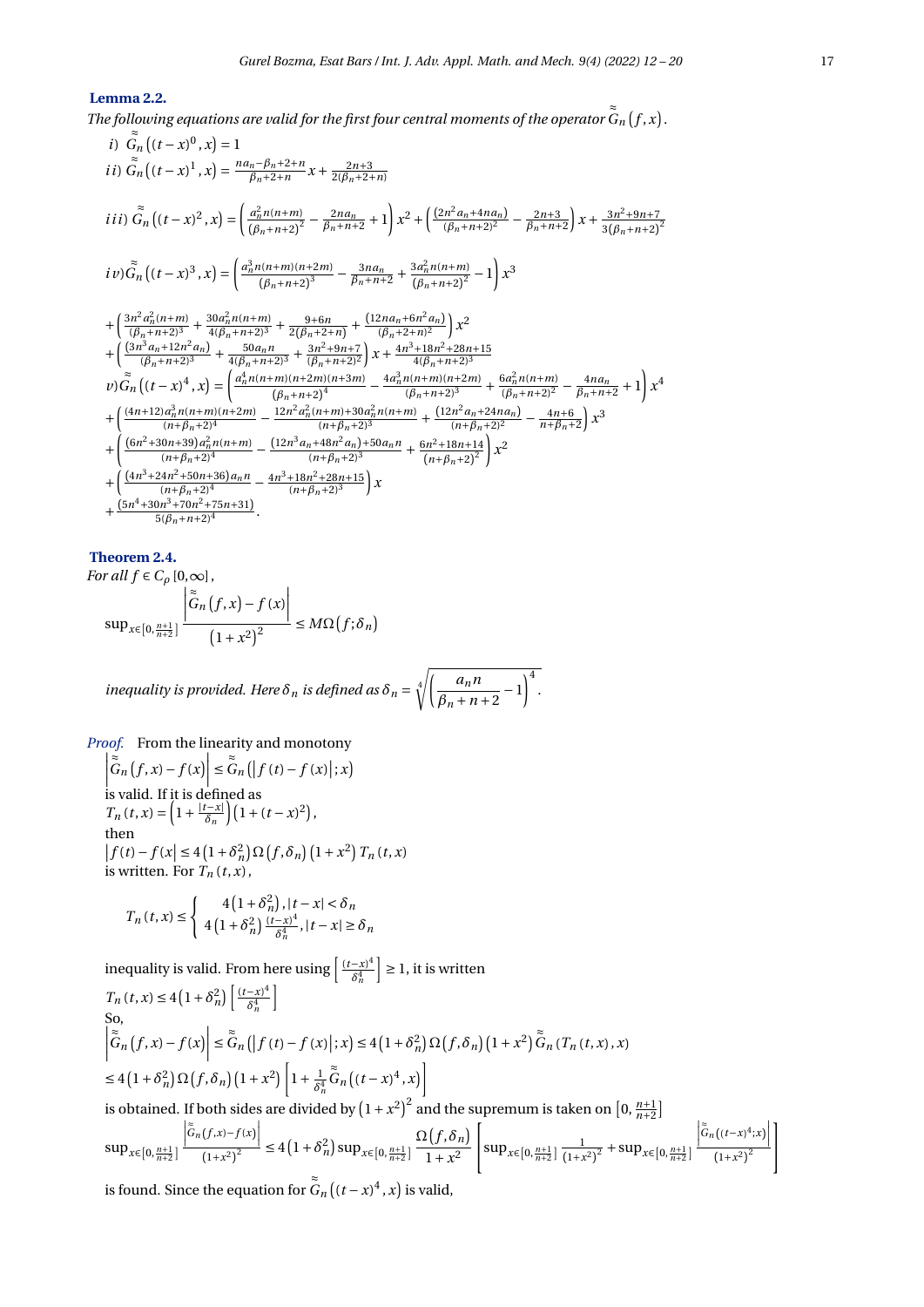$$
\sup_{x\in [0,\frac{n+1}{n+2}]} \left| \frac{\tilde{G}_n\left((t-x)^4;x\right)}{(1+x^2)^2} \right| \leq \left(\frac{a_n^4n(n+m)(n+2m)(n+3m)}{( \beta_n+n+2)^4} - \frac{4a_n^3n(n+m)(n+2m)}{(\beta_n+n+2)^3} \right|
$$
  
\n+  $\frac{6a_n^2n(n+m)}{(\beta_n+n+2)^2} - \frac{4na_n}{\beta_n+n+2} + 1 \right) + \left(\frac{(4n+12)a_n^3n(n+m)(n+2m)}{(\beta_n+n+2)^4} - \frac{12n^2a_n^2(n+m)+30a_n^2n(n+m)}{(\beta_n+n+2)^3} + \frac{(12n^2a_n+24na_n)}{(\beta_n+n+2)^2} - \frac{4n+6}{\beta_n+n+2} \right) + \left(\frac{(6n^2+30n+39)a_n^2n(n+m)}{(\beta_n+n+2)^4} - \frac{(12n^3a_n+48n^2a_n)+50a_n^2-6n^2+18n+14}{(\beta_n+n+2)^2} \right) + \left(\frac{(4n^3+24n^2+50n+36)a_n^2n}{(\beta_n+n+2)^4} - \frac{4n^3+18n^2+28n+15}{(\beta_n+n+2)^3} \right) + \frac{(5n^4+30n^3+70n^2+75n+31)}{5(\beta_n+n+2)^4} - \frac{4n^3+18n^2+28n+15}{(\beta_n+n+2)^3} + \frac{6a_n^2(n^2+nm)}{(\beta_n+n+2)^2} - \frac{4na_n^2}{(\beta_n+n+2)^4} - \frac{a_n^3(12n^3+36n^2m+24nm^2)}{(\beta_n+n+2)^3} + \frac{6a_n^2(n^2+nm)}{(\beta_n+n+2)^4} - \frac{12a_n^2(n^3+n^2m)+30a_n^2(n^2+nm)}{(\beta_n+n+2)^4} + \frac{(12n^2a_n+24na_n)}{(\beta_n+n+2)^4} - \frac{12a_n^2(n^3+n^2m)+30a_n^2(n^2+nm)}{(\beta_n+n+2)^3} + \frac{(12n^2a_n+24na_n)}{(\beta_n+n+2)^2} - \frac$ 

is written. So,

$$
\sup_{x \in [0, \frac{n+1}{n+2}]} \left| \frac{\left| \tilde{G}_n \left( (t-x)^4; x \right) \right|}{\left( 1+x^2 \right)^2} \right| \le \left( \frac{a_n n}{\beta_n + n + 2} \right)^4 - 4 \left( \frac{a_n n}{\beta_n + n + 2} \right)^3 + 6 \left( \frac{a_n n}{\beta_n + n + 2} \right)^2
$$
\n
$$
-\frac{4a_n n}{\beta_n + n + 2} + 1 \le \left( \frac{a_n n}{\beta_n + n + 2} - 1 \right)^4
$$
\nis obtained. Here, if we get  $\delta_n = \sqrt[4]{\left( \frac{a_n n}{\beta_n + n + 2} - 1 \right)^4}$  then,

$$
\sup_{x\in[0,\frac{n+1}{n+2}]} \left|\frac{\tilde{G}_n(f,x)-f(x)}{\left(1+x^2\right)^2}\right|\leq 4\left(1+\delta_n^2\right)\Omega\left(f,\delta_n\right)\left[1+\sup_{x\in[0,\frac{n+1}{n+2}]} \frac{\left|\tilde{G}_n\left((t-x)^4;x\right)\right|}{\left(1+x^2\right)^2}\right].
$$

Thus, since

$$
\sup_{x \in [0, \frac{n+1}{n+2}]} \left| \frac{\tilde{G}_n(f, x) - f(x)}{\left(1 + x^2\right)^2} \right| \le M\Omega \left(f; \sqrt[4]{\left(\frac{a_n n}{\beta_n + n + 2} - 1\right)^4} \right)
$$
\nproof is complete.

# **Example 2.1.**

$$
\widetilde{G}_n(f,x) = (\beta_n + n + 2) \sum_{\theta=0}^{\infty} M_{n,\theta}(x) \frac{(-a_n)^{\theta}}{\theta!} \int_{\frac{\theta+n+2}{\beta_n+n+2}}^{\frac{\theta+n+2}{\beta_n+n+2}} f(p) \, dp
$$

 $n = 15$ ,  $m = 20$  and for  $x \in [0, \frac{n+1}{n+2}]$ , let  $M_{n,\theta}(x) = (-1)^{\theta} (nx)^{\theta} e^{-nx a_n}$ ,  $(a_n) = n$  and  $(\beta_n) = n^2$ . In this case, the graph of the operator's approximation to the  $f(x) = \frac{1}{20} \frac{\sin(x^2)}{(x+1)^2 \sqrt{x^2}}$  $\frac{\sin(x)}{(x+1)^2}$  $\frac{1}{x^2+1}$  is given in [Fig. 1.](#page-7-6) The drawing is made for ≈  $G_9(f, x)$  in green,  $\tilde{G}_{10}(f, x)$  in red,  $\tilde{G}_{11}(f, x)$  in magenta,  $\tilde{G}_{12}(f, x)$  in cyan,  $f(x)$  in blue.

 $\Box$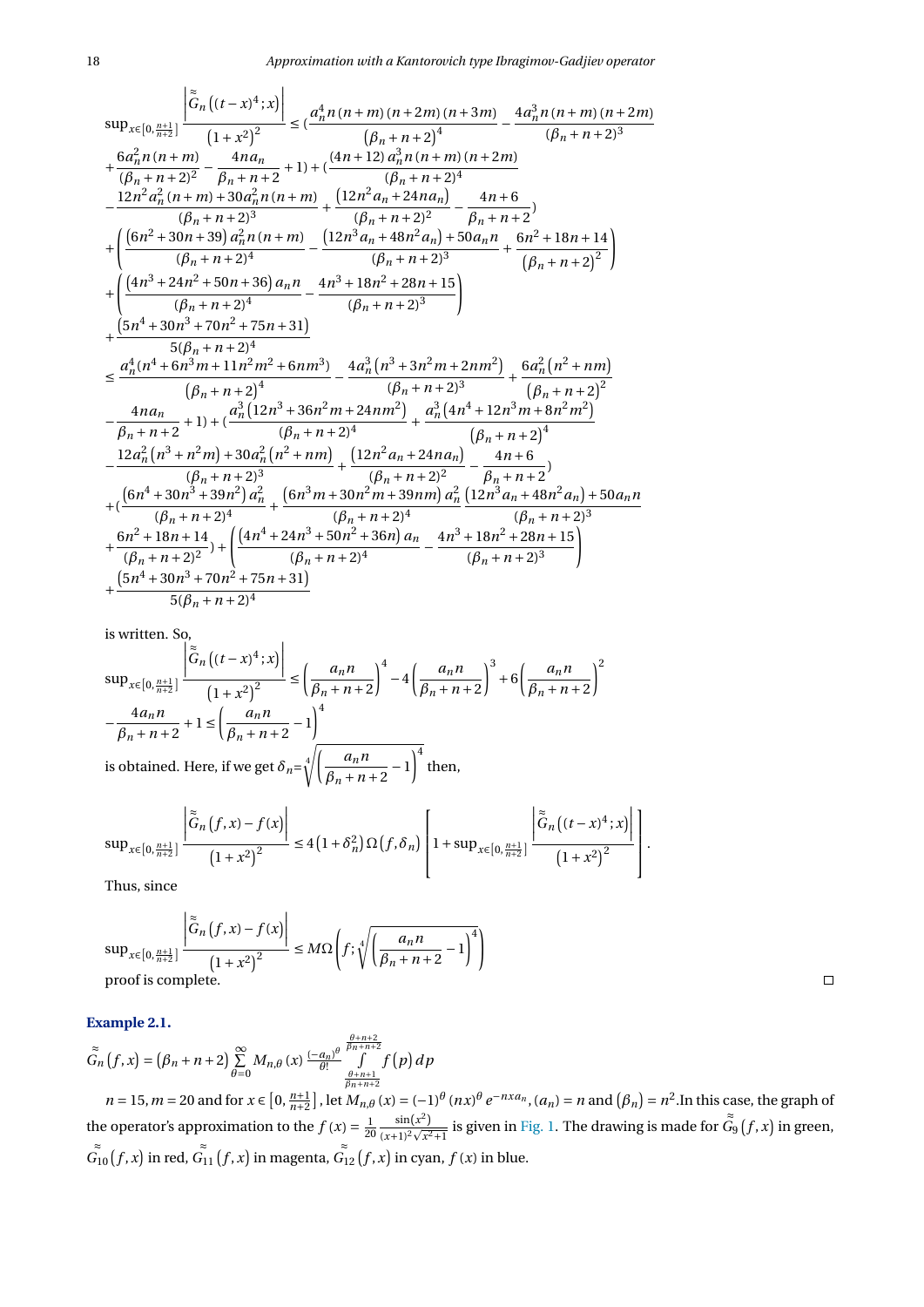<span id="page-7-6"></span>

**Fig. 1.** Approximation to the  $f(x) = \frac{1}{20}$  $\sin(x^2)$  $\frac{\sin(x)}{(x+1)^2}$  $x^2+1$ 

# **3. Conclusions**

In this study, which is defined on a mobile range and examined the important approach features of the operator; It is thought that it will shape their studies by approaching the functions and will guide the researchers who cannot work on a fixed interval.

# **Acknowledgements**

The authors thank everyone who reviewed this work and contributed to its completion.

#### **Conflict of Interests**

The authors stated that there are no conflict of interest in this article.

#### **Authors Contribution**

All authors read and approved the final manuscript.

## **References**

- <span id="page-7-0"></span>[1] I. Buyukyazici, Direct and converse theorems for generalized Bernstein polynomials based on the q-integers, Journal of Applied Functional Analysis 7 (1-2) (2012) 81-91.
- <span id="page-7-1"></span>[2] I. Buyukyazici, E. Ibikli, Inverse theorems for Bernstein-Chlodowsky type polynomials, Journal of Mathematics of Kyoto University 46 (1) (2006) 21-29.
- <span id="page-7-2"></span>[3] U.D. Kantar, I. Yuksel, Investigating (p, q)-hybrid Durrmeyer-type operators in terms of their approximation properties, Gazi University Journal of Science Part A: Engineering and Innovation 9 (1) (2022) 1-11.
- <span id="page-7-3"></span>[4] I. Buyukyazici, C. Atakut, On the order of approximation of unbounded functions by the modified rational type Baskakov operators, Gazi University Journal of Science 31 (2) (2018) 569-576.
- <span id="page-7-4"></span>[5] S. Karateke, C. Atakut, I. Buyukyazici, Approximation by generalized integral Favard-Szász type operators involving Sheffer polynomials, Filomat 33 (7) (2019) 1921-1935.
- <span id="page-7-5"></span>[6] A. Kumar, D.K. Artee, Approximation properties of general gamma type operators in polynomial weighted space, Int. J. Adv. Appl. Math. and Mech. 4 (3) (2017) 7-134.